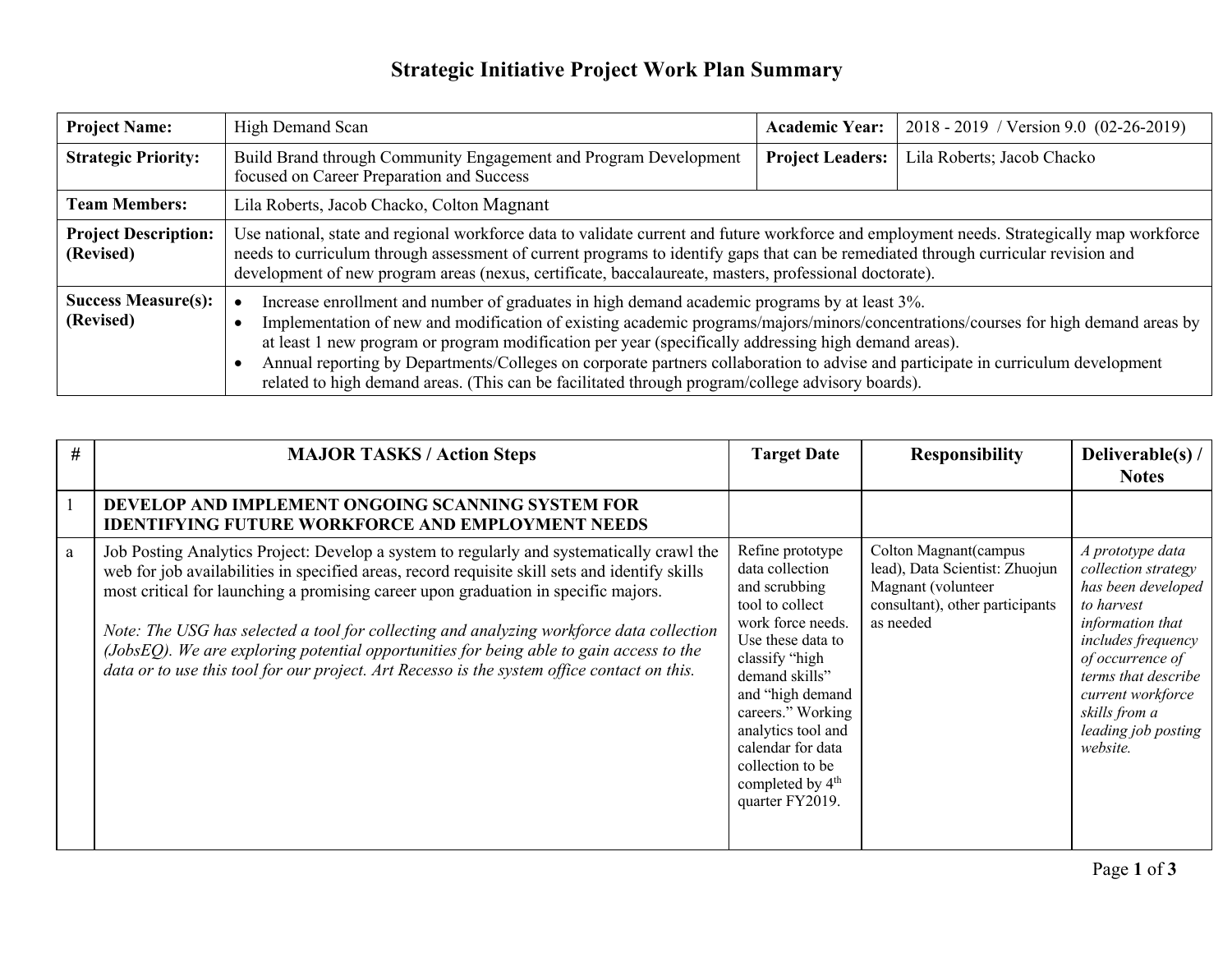## **Strategic Initiative Project Work Plan Summary**

| $\#$         | <b>MAJOR TASKS / Action Steps</b>                                                                           | <b>Target Date</b>                                                                              | <b>Responsibility</b>                                                        | Deliverable(s) /<br><b>Notes</b>                                                                                                                                                                              |
|--------------|-------------------------------------------------------------------------------------------------------------|-------------------------------------------------------------------------------------------------|------------------------------------------------------------------------------|---------------------------------------------------------------------------------------------------------------------------------------------------------------------------------------------------------------|
|              |                                                                                                             |                                                                                                 |                                                                              |                                                                                                                                                                                                               |
| 2.           | MAP EMPLOYMENT NEEDS AND SKILL SETS TO ACADEMIC PROGRAMS                                                    |                                                                                                 |                                                                              |                                                                                                                                                                                                               |
| $\mathbf{a}$ | Develop degree programs aligned to high demand areas                                                        | Ongoing:<br>Academic<br>Forecast to USG<br>developed and<br>submitted each<br>year in the fall. | Academic Affairs, including<br>faculty, department chairs,<br>deans, provost | New 2018-2019<br>program proposals<br>include Master of<br>Science in Supply<br>Chain Analytics,<br>Master of Strategic<br>Leadership<br>Development,<br>Bachelor's degree<br>in Early Childhood<br>Education |
| $\mathbf b$  | Map workforce and employment needs to curriculum development and maintenance                                | Ongoing                                                                                         | Academic Affairs, including<br>faculty, department chairs,<br>deans, provost | Career-related<br>learning outcomes<br>for each academic<br>program; career-<br>related materials<br>available on<br>program websites                                                                         |
| 3.           | <b>IDENTIFY AND INTEGRATE CORE CAREER COMPETENCIES INTO THE</b><br><b>CURRICULUM OF ALL ACADEMIC MAJORS</b> | Ongoing-some<br>departments<br>further along than<br>others                                     | Faculty, department chairs,<br>deans                                         | Examples of<br>Current Projects:<br>"Career Spine" in<br>COB, Psychology;<br>Launchpad<br>Academy in CIMS<br>(with MailChimp)                                                                                 |